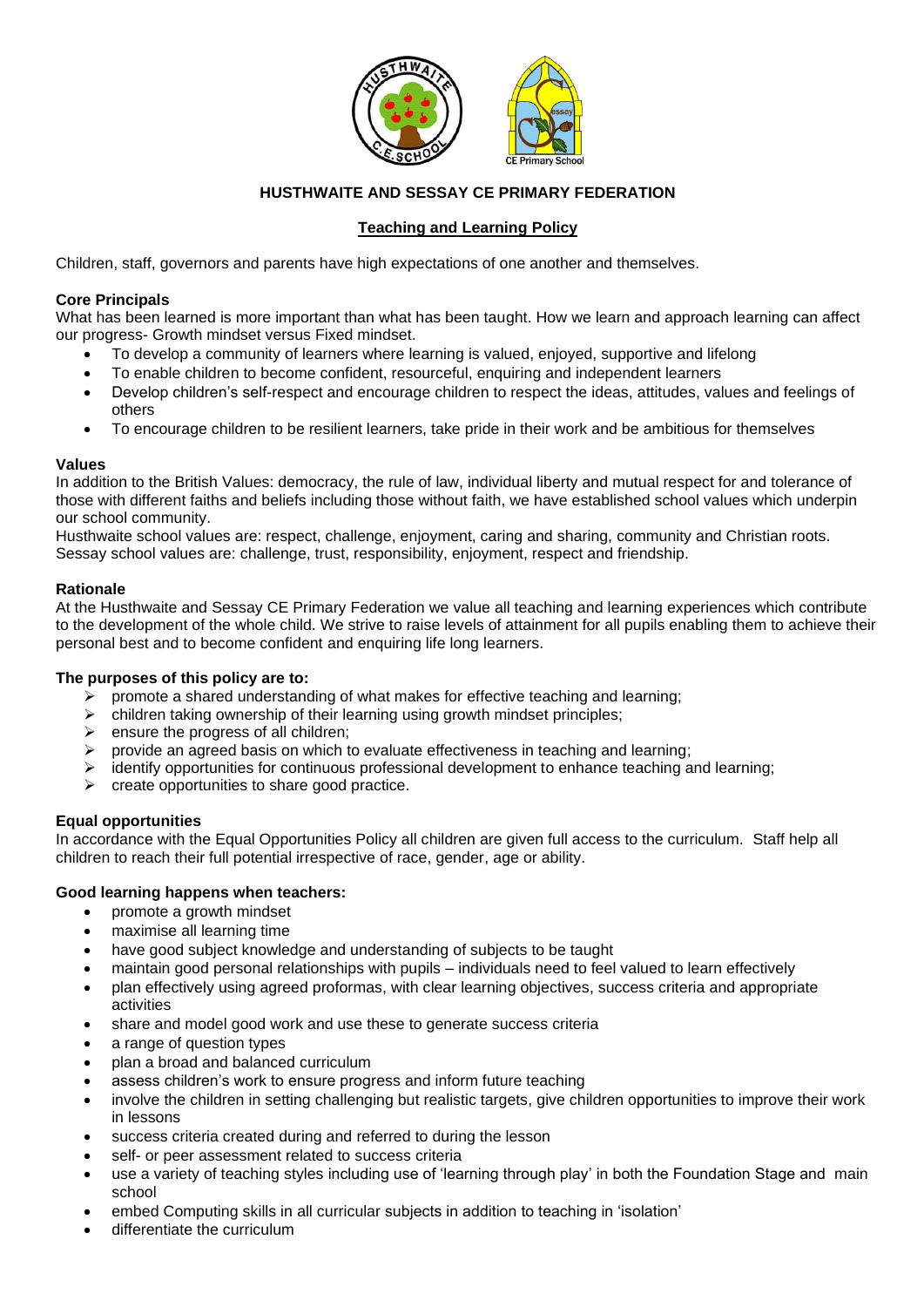- inform and deploy teaching assistants and helpers effectively
- range of interactive strategies, **not** dominated by teacher talking
- create a secure and stimulating learning environment working walls

# **Teachers are supported by:**

- having a clear understanding of their role
- colleagues (subject leaders), mentors, line managers and the School Management Team
- evaluation and feedback on their planning, teaching and children's work
- appropriate In Service training and Professional Development Opportunities.

# **Children's Learning**

Children enter school at different stages of development; they learn in different ways and make different rates of progress.

Learning is most effective when children:

- are engaged, appropriately challenged and extended
- are motivated to work to the best of their abilities using the growth mindset model
- clearly understand what they are doing, how well they have done and how they can improve
- acquire new knowledge and skills through a practical 'hands on' approach rather than purely through didactic teaching approaches
- are given time and opportunities to develop ideas and increase their understanding by explaining, mastering and reflecting on topics
- work in a secure environment supported by Positive Behaviour Management

# **What has been learned is more important than what has been taught**

#### **Learning opportunities provided should include:**

- investigation
- experimentation
- listening, talking, discussion
- observing
- asking questions
- role play
- use of imagination
- repetition and consolidation
- problem solving
- promoting independent choice
- use of Computing

# **Learning styles should include**

- individual learning
- collaborative learning in pairs and groups including planned use of Activity and Challenge Days
- one to one learning with adult or peer
- opportunities for Visual, Auditory and Kinaesthetic learners

# **Home-School Links**

Each term a class newsletter is issued, detailing work to be undertaken, as well as how parents can support learning at home.

The school has a separate Homework Policy.

Children are encouraged to take home reading and library books daily.

Parents receive feedback during consultation evenings, where targets are shared and annual reports.

Parents also share responsibility for learning by

- ensuring children have the best attendance possible
- equip their children for school with correct uniform and PE kit
- help their child to be healthy and fit for school
- promote a positive attitude to school and learning

# **Resources**

High quality resources are essential to assist children in their learning.

Each classroom is equipped with a basic set of resources appropriate to the age range of the children ensuring equality of access. We have a wealth of digital resources to engage learners. Each class teacher has personal access to a